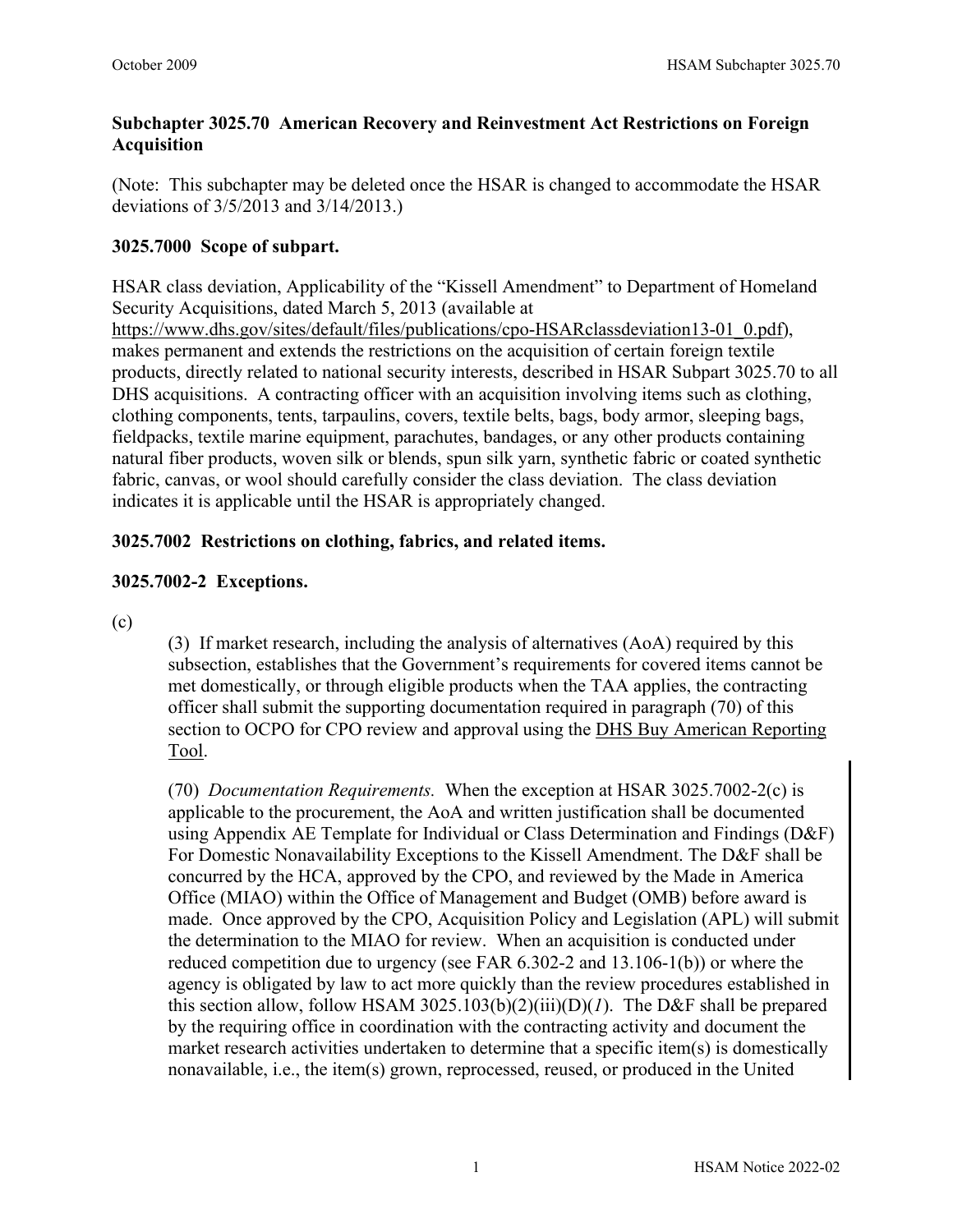States cannot be acquired as and when needed in a satisfactory quality and sufficient quantity at United States market prices. This includes identification of:

(i) Market research methods used to identify domestically manufactured items capable of satisfying the requirement;

(ii) Domestic items considered and a detailed explanation as to why the domestic item(s) does not meet the needs of the Government;

(iii) Trade Agreements Act (TAA) compliant items considered, including country of origin, and a detailed explanation as to why the TAA compliant item(s) does not meet the needs of the Government, if the TAA is applicable to the requirement; and

(iv) Nondomestic items considered and a detailed explanation as to why the nondomestic item(s) is the only item that meets the needs of the Government.

#### **3025.7003 Contract clauses.**

HSAR class deviation 13-01, Amendment 1, Requirement for Use of Certain Domestic Commodities, dated March 14, 2013 (available at

[https://www.dhs.gov/sites/default/files/publications/cpo-HSARclassdeviation13-](https://www.dhs.gov/sites/default/files/publications/cpo-HSARclassdeviation13-01%E2%80%93amendment1_0.pdf)

[01%E2%80%93amendment1\\_0.pdf\)](https://www.dhs.gov/sites/default/files/publications/cpo-HSARclassdeviation13-01%E2%80%93amendment1_0.pdf), amends the clause at HSAR 3052.225-70, Requirement for Use of Certain Domestic Commodities (AUG 2009). Accordingly, the new amended clause in the deviation (with a date of MAR 2013) shall be used. The deviation version is reprinted below for the convenience of the contracting officer.

### **REQUIREMENT FOR USE OF CERTAIN DOMESTIC COMMODITIES (MAR 2013) (DEVIATION 13-01)**

(a) Definitions. As used in this clause-

- (1) "Commercial," as applied to an item described in subsection (b) of this clause, means an item of supply, whether an end product or component, that meets the definition of "commercial item" set forth in (FAR) 48 CFR 2.101.
- (2) "Component" means any item supplied to the Government as part of an end product or of another component.
- (3) "End product" means supplies delivered under a line item of this contract.
- (4) "Non-commercial," as applied to an item described in subsections (b) or (c) of this clause, means an item of supply, whether an end product or component, that does not meet the definition of "commercial item" set forth in (FAR) 48 CFR 2.101.
- (5) "Qualifying country" means a country with a memorandum of understanding or international agreement with the United States under which DHS procurement is covered.
- (6) "United States" includes the possessions of the United States.